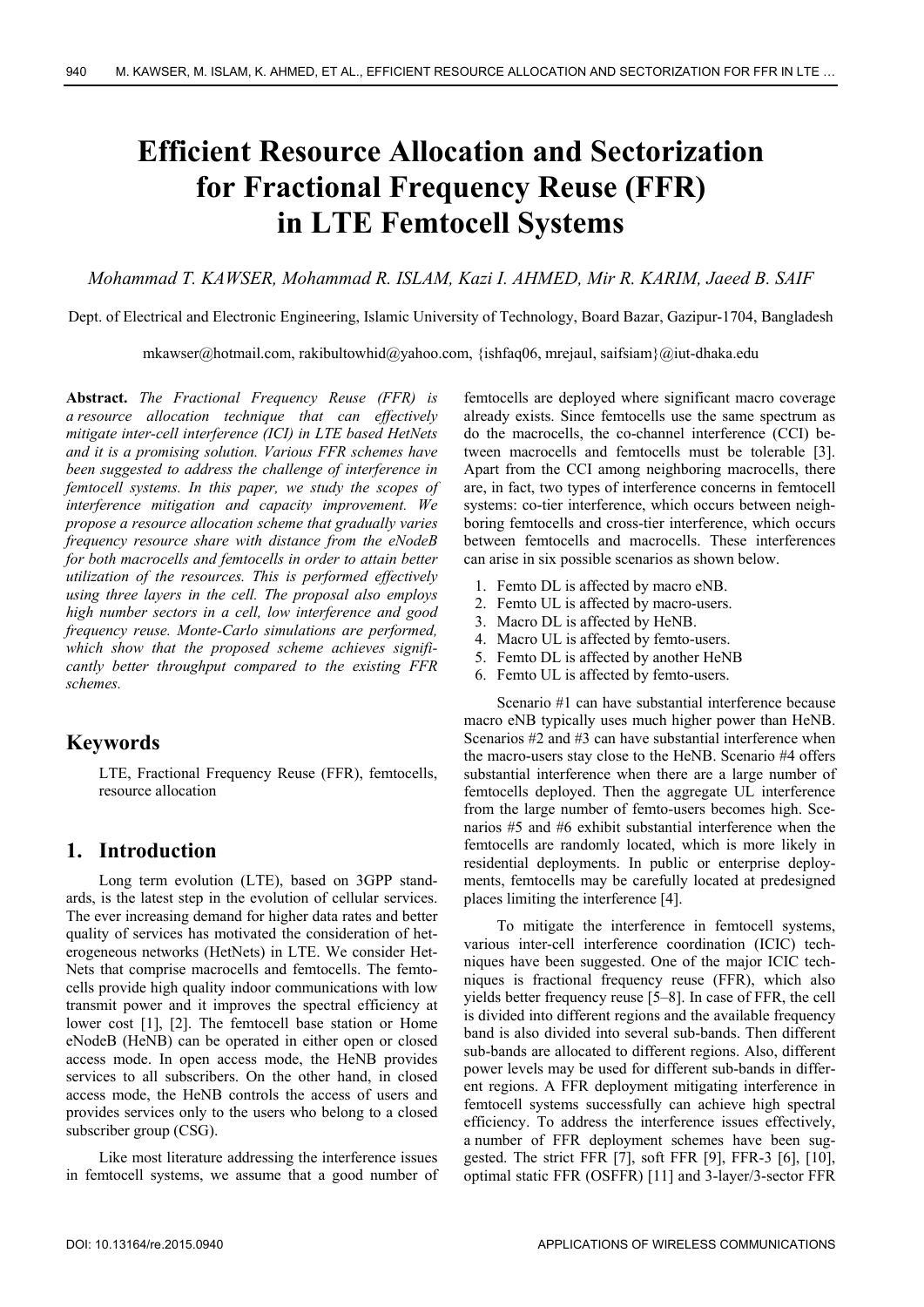[12] are examples of such schemes and they employ different methods in splitting the cells, splitting the available bandwidth and allocating different resources to different regions. [13] uses graph theory and [14] uses two-stage heuristic approach to find optimal design of FFR deployment.

It may be noted that the co-tier and cross-tier interferences arise because of overlapping of coverages. These interferences become trivial when, unlike our assumption in this paper, there are only a few femtocells deployed at a good distance from the macro eNB where the macro coverage is very poor. In this case, the interference management typically does not take up a great challenge and the ordinary interference management techniques, for example, simple FFR schemes or hard frequency reuse (HFR), may be chosen.

In this paper, we investigate the capacity improvement scopes for femtocell systems with FFR deployment. First, we formulate the capacity improvement problem as an optimization problem, whose objective is to maximize the throughput with the constraints of transmit power limits. The complexity of the problem calls for sub-optimal solutions. We propose a sub-optimal solution and simulation results show that the proposed scheme attains higher capacity or throughput compared to the existing schemes.

The remainder of this paper is organized as follows. Commonly known FFR deployment schemes are described briefly in Sec. 2. In Sec. 3, we introduce the system model and formulate the problem. In Sec. 4, we present some considerations aiming to reach a sub-optimal solution to the problem. Then we propose a practical sub-optimal solution in Sec. 5. Simulation results are given in Sec. 6 and the whole paper is concluded in Sec. 7.

# **2. Common FFR Schemes in Femtocell Systems**

The commonly known schemes for FFR, while considering deployment in femtocell systems, are briefly described in this section.

#### **2.1 Strict FFR**

A cell is partitioned into two regions in this scheme: the center zone and the edge zone. For a cluster of *N* cells, the frequency band is divided into  $(N+1)$  sub-bands. The center zones of all cells are allocated to a common subband. The rest of the sub-bands are allocated to the edge zone of the cells depending on the frequency reuse factor (FRF). Here, FRF is 1 and *N* for the center zone and the edge zone, respectively. A HeNB in the center zone uses the sub-band that is used by the eNB in the edge zone. Similarly, a Home eNB in the edge zone uses the sub-band that is used by the eNB in the center zone. [15] shows that the throughput maximizes when the center zone radius is set to 0.65 times the macrocell radius.

#### **2.2 Soft FFR**

A cell is partitioned into center zone and edge zone. For a cluster of *N* cells, the frequency band is divided into *N* sub-bands. The edge zones of the cells in a cluster are allocated to different sub-bands and the center zone uses the sub-band selected for the neighboring cell's edge zone. Similar to strict FFR, a HeNB in the center zone uses the sub-band that is used by the eNB in the edge zone and a HeNB in the edge zone uses the sub-band that is used by the eNB in the center zone.

#### **2.3 FFR-3**

A cell is partitioned into center zone and edge zone along with three sectors. The frequency band is divided into four sub-bands, namely, A, B, C and D where subband A is made larger than others. Sub-band A is allocated to the center zone and the remaining three sub-bands are allocated to the edge zone of the three sectors. Here, FRF is 1 and 3 for the center zone and the edge zone, respectively. A HeNB in the center zone uses all the sub-bands except the sub-band that is used by the eNB in the center zone and a HeNB in the edge zone uses all the sub-bands except the one that is used by the eNB in that particular zone. [11] shows that the throughput maximizes when the center zone radius is set to 61 percent of the macrocell radius.

#### **2.4 Optimal Static FFR (OSFFR)**

[11] proposes OSFFR. Here, a cell is partitioned into center zone and edge zone along with six sectors. The frequency band is divided into seven sub-bands where one of the sub-bands is made larger than others and it is allocated to the center zone. The remaining six sub-bands are allocated to the edge zone of the six sectors. Here, FRF is 1 and 6 for the center zone and the edge zone, respectively. A HeNB in the center zone uses all sub-bands, except the one used in the center zone by the eNB as well as the subbands used by the eNB in the edge zone of the same sector and in the two edge zones adjacent to that sector. A HeNB in the edge zone uses all sub-bands, except the sub-band used by the eNB in the same edge zone. [11] shows that the throughput maximizes when the center zone radius is set to 54 percent of the macrocell radius.

#### **2.5 3-Layer/3-Sector FFR**

[12] proposes this scheme. Here, a cell is partitioned into three zones: inner or center zone, intermediate zone and outer zone along with three sectors. The frequency band is divided into four sub-bands. One sub-band is allocated to the center zone. The rest three sub-bands are allocated to the intermediate zones with FRF 3. Similarly, these three sub-bands are also allocated to the outer zones with FRF 3. However, the same two sub-bands are not allocated to the intermediate zone and outer zone of the same sector. A HeNB, whether it is in the center zone,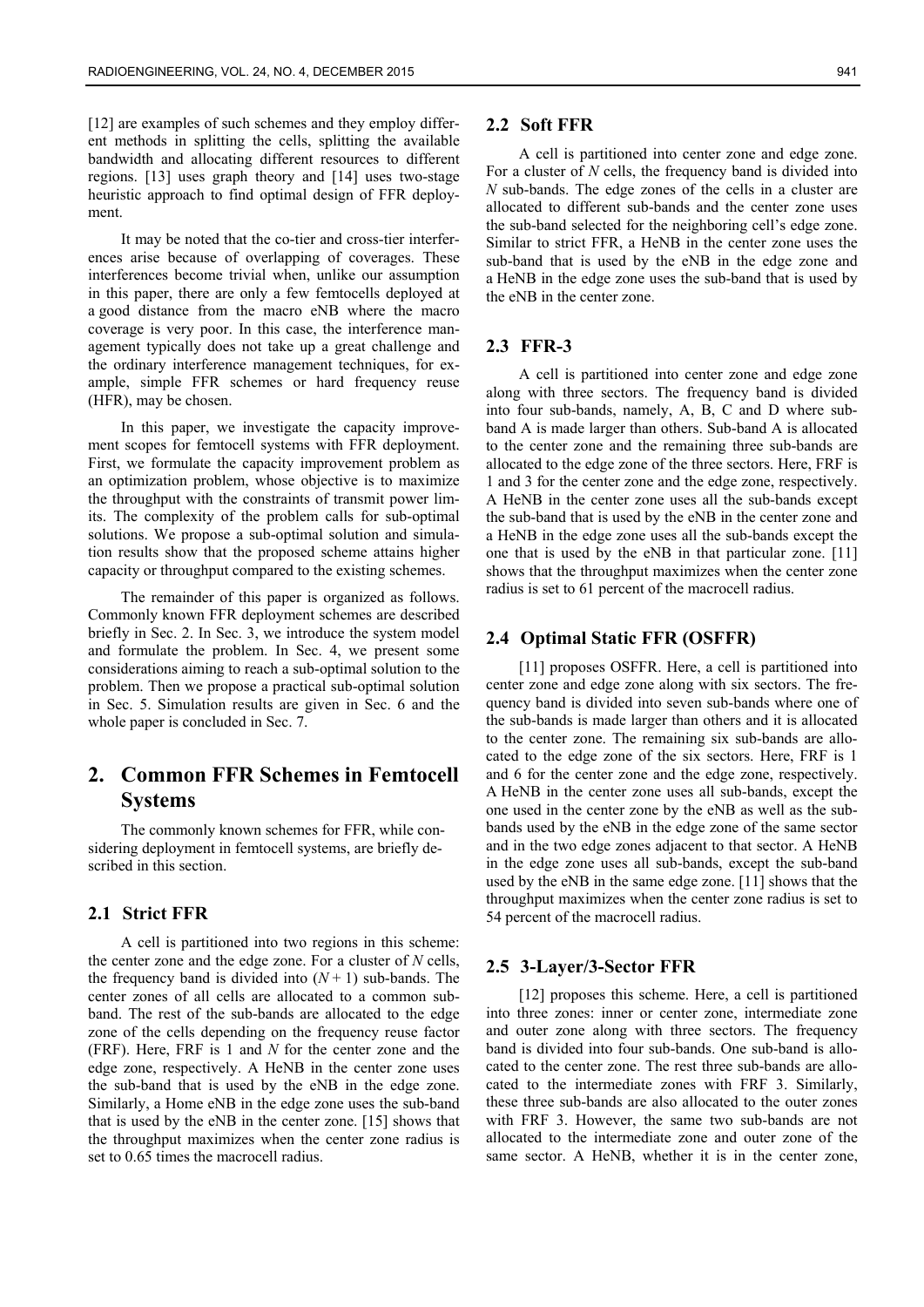intermediate zone or outer zone, uses all sub-bands except the one used by the eNB in its own zone.

# **3. System Model and Problem Formulation**

We consider a hexagonal multi-cell LTE femtocell based network with FFR deployment. We consider sectorization of the cells. We assume that the sectors in a cell are sequentially numbered clockwise around the cell and represented as *s* and there are *S* numbers of sectors in each cell. In addition, there can be different regions based on the distance from the macro eNB in each sector. This kind of regions in each sector will be termed as layers in this paper. We assume that the layers in a sector are represented as *l* where  $l = 1$  represents the center layer. *l* sequentially increases outwards and there are *L* numbers of layers in each sector. We assume that the sub-carriers are represented as *k* and there are *K* numbers of sub-carriers in the whole available bandwidth. The downlink *SINR* for macro-user *m* on sub-carrier *k* can be expressed by

$$
SINR_m^k = \frac{P_M^k G_{m,M}^k}{N_0 \Delta f + \sum_{M' \neq M} P_{M'}^k G_{m,M'}^k + \sum_F P_F^k G_{m,F}^k}
$$
(1)

where  $G^k_{m,M}$  and  $G^k_{m,M'}$  represent the channel gain, on subcarrier *k,* between macro-user *m* and serving macrocell *M* and between user *m* and neighbor macrocells *M′*, respectively.  $P^k{}_M$  and  $P^k{}_M$  are the transmit power on sub-carrier  $k$ , of serving cell *M* and whole neighbor cell set *M′*, respectively.  $P_{F}^{k}$  is the transmit power of neighbor femtocells *F* on sub-carrier *k*.  $G_{m,F}^k$  represents the channel gain between user *m* and neighbor femtocells on sub-carrier  $k$ .  $N_0$  is the white noise power spectral density, and  $\Delta f$  refers to the subcarrier spacing.  $\Delta f$  is set to 15 kHz in LTE.

Similarly, the downlink SINR for femto-user *f* on subcarrier *k* can be expressed by

$$
SINR_f^k = \frac{P_F^k G_{f,F}^k}{N_0 \Delta f + \sum_M P_M^k G_{f,M}^k + \sum_{F' \neq F} P_F^k G_{f,F'}^k}
$$
(2)

where  $G_{f,F}^{k}$  and  $G_{f,F}^{k}$  represent the channel gain, on subcarrier  $k$ , between femto-user  $f$  and serving femtocell  $F$  and between user *f* and neighbor femtocells *F′*, respectively. *Pk F* and  $P^k$ <sup>*F*</sup> are the transmit power on sub-carrier *k*, of serving cell *F* and whole neighbor cell set *F'*, respectively.  $P^k{}_M$  is the transmit power of neighbor macrocells *M* on sub-carrier *k*.  $G_{f,M}^k$  represents the channel gain between user *f* and neighbor macrocells on sub-carrier *k.*

A macro- or femto-user is represented as *u* where  $u \in \{m, f\}$  The channel gain is dominantly affected by Rayleigh fading *H*, log-normal shadowing *Xα*, and path losses *PLu*. So, the channel gain of a user *u* on sub-carrier *k* can be shown as follows [16]:

$$
G_{u,MorF}^{k} = 10^{(-PL_u + X_a)/10} |H_u^{k}|^2 \t\t(3)
$$

Path loss is calculated according to two formulas, shown in Tab. 2 [10]. The practical capacity of a user *u* on sub-carrier *k* can be given by

$$
C_u^k = \Delta f \cdot \log_2(1 + \alpha \, \text{SINR}_u^k) \tag{4}
$$

where  $\alpha$  a is a constant for target Bit Error Rate (BER), and defined by  $\alpha = -1.5$  /ln(5*BER*) [16]. Here, we set BER to  $10^{-6}$ .

We assume that there are  $N_m^{S,l}$  and  $N_f^{S,l}$  number of macro- and femto-users in layer *l* of sector *s*, respectively. The overall cell throughput for macro-users can be expressed as follows:

$$
R_M = \sum_{s=1}^{S} \sum_{l=1}^{L} \sum_{m=1}^{N_m^{s,l}} \sum_{k=1}^{K} \beta_m^k C_m^k \tag{5}
$$

where  $\beta_m^k$  represents the sub-carrier assignment to macrousers. When the sub-carrier *k* is assigned to macro user *m,*  $\beta_m^k = 1$  and otherwise,  $\beta_m^k = 0$ . Thus,

$$
\beta_m^k \in \{0,1\}, \forall m. \tag{6}
$$

Similarly, the overall cell throughput for femto-users can be expressed as follows:

$$
R_F = \sum_{s=1}^{S} \sum_{l=1}^{L} \sum_{f=1}^{N_f^{\times l}} \sum_{k=1}^{K} \beta_f^k C_m^k \tag{7}
$$

where  $\beta_f^k$  represents the sub-carrier assignment to femtousers. When the sub-carrier  $k$  is assigned to femto-user  $f$ ,  $\beta_f^k = 1$ , and otherwise,  $\beta_f^k = 0$ . Thus,

$$
\beta_f^k \in \{0,1\}, \forall f. \tag{8}
$$

The total transmit power of a macro eNB  $P_{eNB}$  cannot exceed its maximum transmit power capability  $P_{eNB}^{\text{max}}$ . So,

$$
P_{eNB} = \sum_{s=1}^{S} \sum_{l=1}^{L} \sum_{m=1}^{N_{m}^{s,l}} \sum_{k=1}^{K} \beta_{m}^{k} P_{M}^{k} \le P_{eNB}^{\max} \tag{9}
$$

Similarly, the total transmit power of a HeNB  $P_{HeNB}$  cannot exceed its maximum transmit power capability cannot exceed its maximum transmit power capability  $P_{HeNB}^{\text{max}}$ . Assuming that a Home eNodeB serves a total of  $N_f^F$ number of femto-users,

$$
P_{HeNB} = \sum_{f=1}^{N_f^F} \sum_{k=1}^{K} \beta_f^k P_F^k \le P_{HeNB}^{\max} \,. \tag{10}
$$

The total cell throughput is  $R_T = R_M + R_F$ . So, the optimization problem can be formulated as follows while satisfying (9) and (10):

$$
s_{s,L,\beta_m^k,\beta_f^k} \max_{r} R_T = \sum_{s_{s,L,\beta_m^k,\beta_f^k}} \sum_{s=1}^{S} \sum_{l=1}^{L} \sum_{m=1}^{N_m^{s,l}} \sum_{k=1}^{K} \beta_m^k C_m^k + \sum_{s=1}^{S} \sum_{l=1}^{L} \sum_{f=1}^{N_f^{s,l}} \sum_{k=1}^{K} \beta_f^k C_m^k
$$
(11)

The optimization problem is NP-complete for which the solution is not evident. FFR schemes described in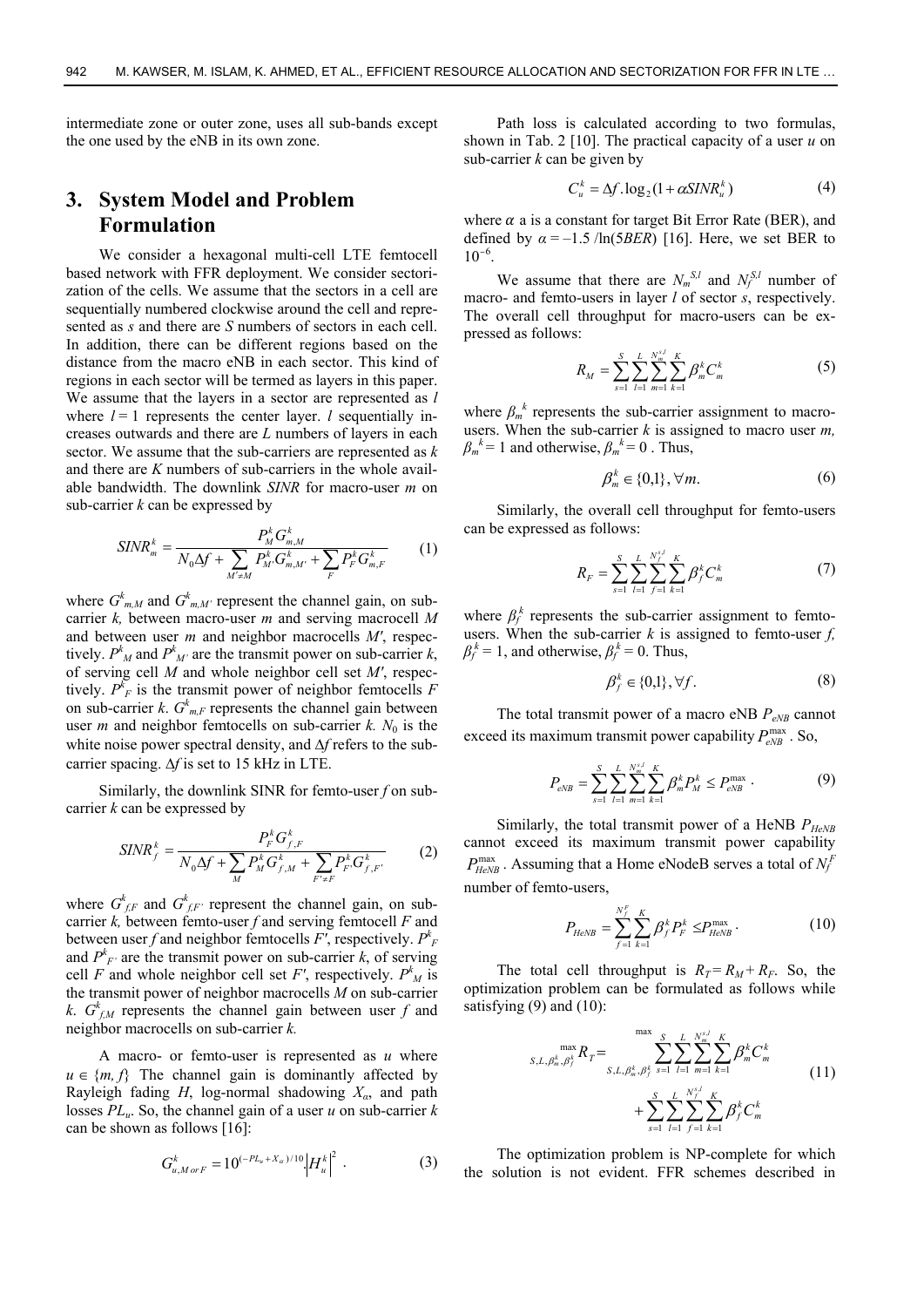Sec. 2 are essentially few existing or already proposed suboptimal solutions. In this paper, we propose a sub-optimal solution that achieves higher overall throughput identifying the solution closer to the optimum.

# **4. Considerations for a Sub-optimal Solution**

We describe below some considerations that aim to reach a sub-optimal solution for use in practice. We assume that the assignment of sub-carrier *k* in layer *l* of sector *s* for macro- and femto-users are represented by  $\beta^k_{m,s,l}$  and  $\beta^k_{f,s,l}$ , respectively.  $\beta^k_{m,s,l}$  or  $\beta^k_{fs,l}$  are set to 1, if the sub-carrier *k* is assigned and set to 0, otherwise.

i. To limit CCI, a sub-carrier can be allocated to only one macro-user in each sector. So,

$$
\sum_{l=1}^{L} \sum_{m=1}^{N_m^{s,l}} \beta_m^k \in \{0,1\}, \forall k.
$$

ii. To limit cross-tier interference, we assume that the same sub-carriers are not allocated to macro- and femto-users in the same layer in a sector. Thus,

$$
\beta_{m,s,l}^k \neq \beta_{f,s,l}^k \text{ if } \beta_{m,s,l}^k = 1, \forall k.
$$

iii. The central layer can be allocated sub-carriers using FFR = 1. Identifying these sub-carriers as  $k<sub>C</sub>$  and the center layer as  $l = C$ ,

$$
\beta_{m,s,l=C}^k = 1
$$
, and  $\beta_{m,s,l \neq C}^k = 0$ ,  $k = k_C$ .

Since 1 is the lowest frequency reuse factor,  $k_C$  may include a good number of sub-carriers from the available bandwidth.

iv. When  $k \neq k_c$ , to limit CCI, we assume that the same sub-carriers are not allocated to macro-users in adjacent sectors in a cell. Since sector  $s + 1$  and  $s - 1$  are adjacent to sector *s*,

 $\beta_{m,s,l}^k \neq \beta_{m,s+1,l}^k$ , if  $\beta_{m,s,l}^k = 1$ ,  $k \neq k_c$ and  $\beta_{m,s,l}^k \neq \beta_{m,s-1,l}^k$ , if  $\beta_{m,s,l}^k = 1$ ,  $k \neq k_c$ .

- 
- v. Since the two outer layers of adjacent cells lie next to each other, to limit CCI, we assume that the same sub-carriers are not allocated to macro-users in these outer layers. In a hexagonal multi-cell network, the sector of the adjacent cell, which is aligned with sector *s*, can be equivalently found as  $\lfloor s + S/2 \rfloor$ . Identifying the outer layers as  $l = O$ ,

$$
\beta^k_{m,s,l=0} \neq \beta^k_{m,s} \big|_{s+\frac{s}{2}|,l=0}, \text{ if } \beta^k_{m,s,l=0} = 1, \ k \neq k_{C}
$$

vi. When  $\beta^k_{f,s,l} = 1$ , as *l* decreases, the associated  $P^k{}_M$  can be decreased due to smaller path loss and the sub-carrier allocation causes less interference to neighboring cells. Similarly, as *l* decreases, the associated  $G_{m,M}^k$ 

decreases due to larger path loss from the neighbor macrocells and the sub-carrier allocation suffers from less interference.

- vii. When  $\beta_{m,s,l}^k = 1$ , the associated *SINR<sup>k</sup><sub>m</sub>* improves as *l* decreases and so, the macro service can use the subcarrier more efficiently. On the other hand, when  $\beta^{k}$ <sub>*f,s,l*</sub> = 1, the associated *SINR<sup>k</sup><sub>f</sub>* improves as *l* increases because of reduced cross-tier interference and so, the femtocell operation can use the sub-carrier more efficiently.
- viii.  $\beta^k_{fs,l} = 1$  may be used repeatedly for different femtocells together leading to increased femtocell throughput. However, in this case, the HeNBs need to be installed at predesigned places to limit the co-tier interference and the cross-tier interference as well.
- ix. A macro- or femto-user can only be allocated one or more whole resource blocks (RBs). Each RB consists of 12 sub-carriers and so, it is 180 kHz wide. Let us assume that the *n* numbered RB contains sub-carriers {*n*1*, n*2*, n*3*, .., nx, …, n*12}. Thus,

if 
$$
\beta_{m,s,l}^k = 1
$$
 where  $k \in nx$ , then  $\beta_{m,s,l}^{nx} = 1, \forall nx$ ;  
if  $\beta_{f,s,l}^k = 1$  where  $k \in nx$ , then  $\beta_{f,s,l}^{nx} = 1, \forall nx$ .

- x. It is possible to vary the resource share more gradually with distance from the eNB using higher value of *L*.  $L = 3$  is physically realizable with tight radio planning and [12] proposes three layers in each sector. However,  $L > 3$  is formidable and so, it may not be considered.
- xi. Higher sectorization uses narrower antenna beamwidth at the eNB and thus, causes less inter-cell interference. So, a high value of *S* can reduce the inter-cell cross-tier interference.  $S = 6$  is physically realizable with tight radio planning and [11] considers six sectors in each cell for FFR. However, *S* > 6 is formidable and so, it may not be considered.

## **5. Proposed Scheme**

In this section, we present a greedy heuristic algorithm, based on the considerations in Sec. 4, for frequency resource allocation with an attempt for a sub-optimal solution with better throughput. For simplicity, we assume uniform distribution of the users. To attain efficient use of sub-carriers, we propose higher resource share for macro use in areas closer to the eNB and also, higher resource share for femto use in areas further away from the eNB. In order to materialize such variation in frequency allocation more gradually, we use high value for *L* and so, we set  $L = 3$ . [12] already proposes three layers with three sectors in each cell. Besides, to reduce the inter-cell cross-tier interference, our proposal uses six sectors. It is shown that a 6-sector cell, in general, can attain significantly higher cell throughput compared to a 3-sector cell [17]. The use of  $S = 6$  along with  $L = 3$  requires high number of antennas and a lot of cabling [18]. Also, it will engender high num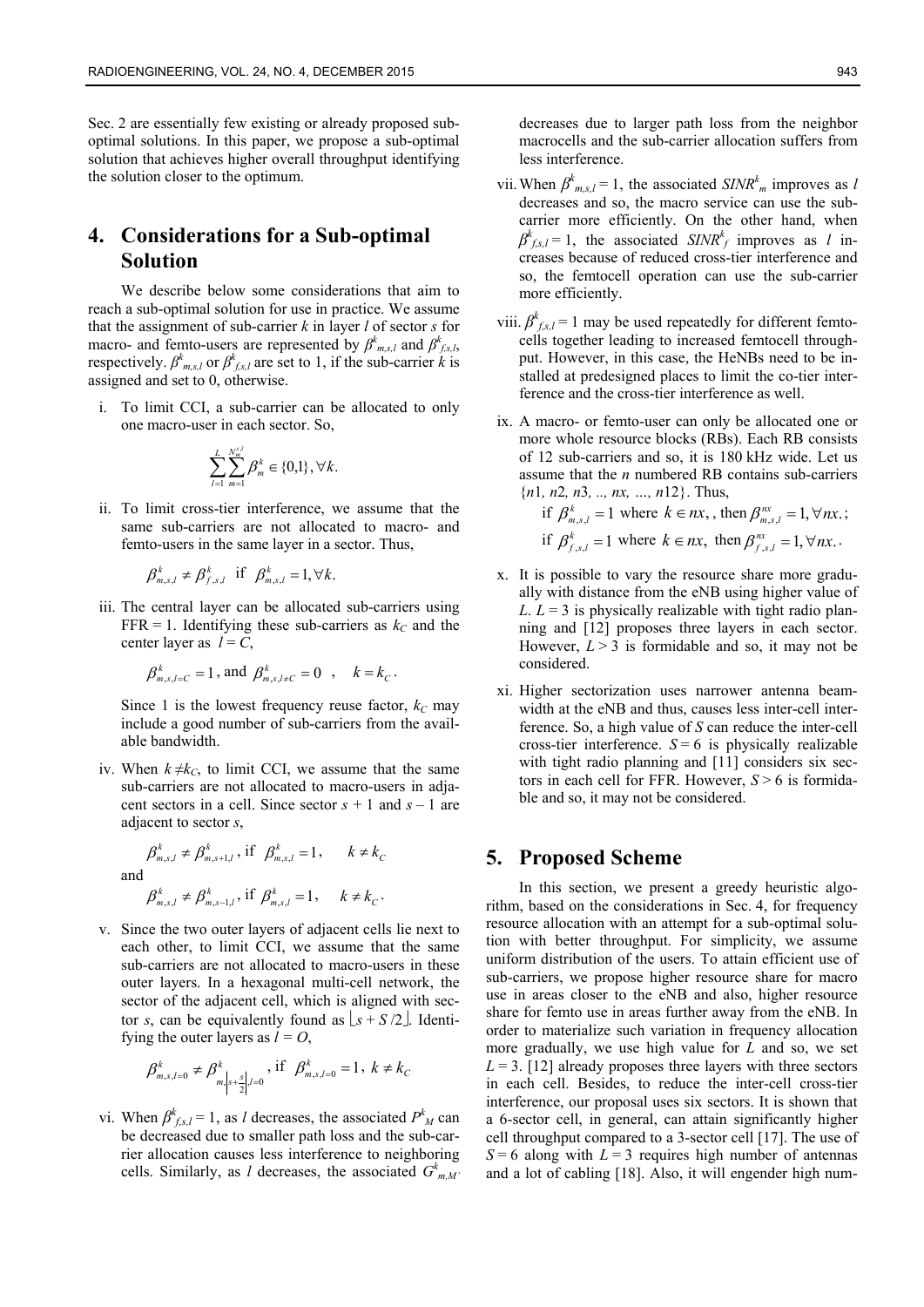ber of interferers and overlapping regions and so, a very delicate radio planning will be required [17]. However, these difficulties may be accepted due to the improvement in throughput shown in Sec. 6 to meet the high data rate demand.

Identifying the intermediate layers as  $l = I$ , we set  $l \in \{O, I, C\}$ . There are a total of 18 sub-areas, namely, O1, O2, O3, O4, O5 and O6 in the outer region; I1, I2, I3, I4, I5 and I6 in the intermediate region; C1, C2, C3, C4, C5 and C6 in the center region, as shown in Fig. 1. We assume that the outer, intermediate and center regions are identified as  $O_i^m$ ,  $I_i^m$  and  $C_i^m$ , respectively, for macro services in sector *i*. Similarly, the outer, intermediate and center regions are identified as  $O_i^f$ ,  $I_i^f$  and  $C_i^f$ , respectively, for femto services in sector *i*. We propose a resource allocation scheme based on the considerations in Sec. 4 with an attempt to minimize all kinds of interferences. To exemplify the resource allocation scheme, the available bandwidth is divided into 7 sub-bands (SBs), denoted as, A, B, C, D, E, F and G. Each sub-band consists of a number of complete resource blocks (RBs). The sub-bands A to F are sequentially numbered twice from 1 through 6 and also, from 7 through 12 (i.e., both  $SB_2$  and  $SB_8$  represent sub-band B). The sub-band G is denoted as  $SB<sub>C</sub>$ . Algorithm 1 shows an example of allocation of sub-bands in different sub-areas for macro and femto services. Figure 1 illustrates this allocation.

**Algorithm 1:** Sub-band Allocation Algorithm

- 1: Let  $SB<sub>C</sub>$  be the sub-band allocated to the central layer for macro services using  $FFR = 1$
- 2: Make sub-band  $SB_C$  larger compared to all other subbands
- 3: **for**  $i = 1$  to 6 **do**
- 4:  $O_i^m \leftarrow SB_i$
- 5:  $I_i^m \leftarrow SB_{i+2} + SB_{i+4}$
- 6:  $C_i^m \leftarrow SB_c + SB_{i+2} + SB_{i+4}$
- 7:  $O_i^f \leftarrow SB_c + SB_{i+1} + SB_{i+2} + SB_{i+4} + SB_{i+5}$
- 8:  $I_i^f \leftarrow SB_c + SB_{i+1} + SB_{i+3} + SB_{i+5}$
- 9:  $C_i^f \leftarrow SB_{i+1} + SB_{i+3} + SB_{i+5}$
- 10: **end for**

Table 1 demonstrates the relative frequency resource share for macro use as well as femto use in different layers. It is assumed that each of the sub-bands from A to F contains 6 RBs and the sub-band G contains 14 RBs. The radius of center and intermediate layers are chosen 0.4 and 0.7 times the macrocell radius, respectively. For macro services, when the same sub-band is used in adjacent layers, the sub-band is assumed to be uniformly used over the whole area and the frequency resource used per unit area is computed to determine the resource share in each layer. The cell is considered circular in this computation. For femto services, the relative amount of sub-band allocation in different layers is used to compute the relative resource share. As Table 1 shows, there is an achievement of ample gradual decrease and increase in resource share with distance from the eNB for macro use and femto use, respectively, leading to an efficient utilization of the resources.

The sub-band sizes may vary and we suggest a careful selection of sub-band sizes considering potential data rate requirements. Our proposal limits itself to a fixed resource allocation based on the available radio network planning (RNP) related information. It obviates the need for adaptive control. However, an extension of the proposal can be adaptive allocation considering the channel quality of the users at different frequencies as well as their current data rate demands. In this case, the resource share is adjusted with time among eNodeBs, sectors and layers. The channel-dependent scheduling (CDS) will be more efficient with the adaptive allocation. The eNodeBs may use a distributive control of adaptive resource allocation with an attempt for local optimization. For this purpose, new fields can be added to the Load Information message, which currently exists in the specification for exchange of information between neighboring eNodeBs over the X2 interface. These fields may contain information like the estimated interference at different frequencies, channel quality of the users at different frequencies and current load demand in each layer of each sector of the macrocells. It is possible to support the additional overhead in Load Information message because X2 can be a high speed link.

| Laver        | <b>Relative Resource Share</b> |           |
|--------------|--------------------------------|-----------|
|              | Macrocell                      | Femtocell |
| Center       | 3.321                          | በ 474     |
| Intermediate |                                |           |
| <b>Suter</b> |                                |           |

**Tab. 1.** Relative resource share in different layers.

The proposed scheme could further improve its performance if it was possible to transfer some macro-users to femto service in cell edge areas. Therefore, we suggest that the operation of HeNBs in open access mode can be motivated in outer layers and there, a large number of HeNBs can be installed. This can allow some cell edge users to be served by HeNBs instead of the macro eNB and receive better throughput provided that they are located close to any HeNB.

#### **6. Simulation**

The proposed method was simulated using parameter values shown in Tab. 2. It used Monte Carlo simulation with one thousand iterations. It considers a one-tier LTE network. Both the users and the femtocells are distributed randomly in each layer of each sector of the macrocells. The number of femtocells was varied while evaluating the throughput using equations  $(1)$ – $(7)$ . Simulation was also performed for existing schemes, namely, FFR-3, OSFFR and 3-layer/3-sector FFR and these schemes were compared with the proposed scheme. Figure 2 shows that the macro throughput of the proposed scheme is significantly higher than the existing schemes. In general, the macro service is considered more important compared to the femto service and also, the macro service is usually the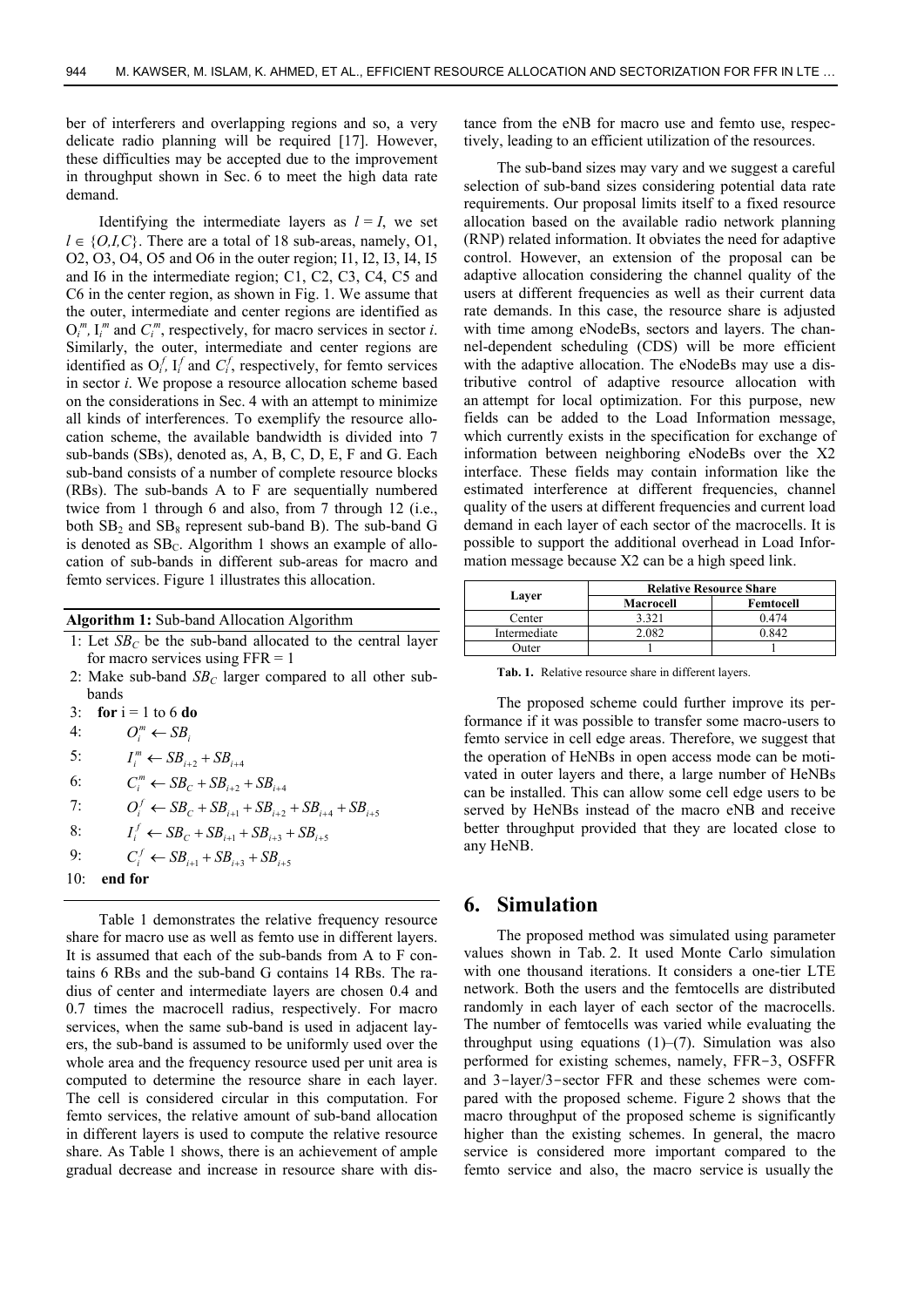

**Fig. 1.** FFR deployment in proposed scheme.

| Parameter                             | Macrocell                                                                                                                                      | Femtocell       |
|---------------------------------------|------------------------------------------------------------------------------------------------------------------------------------------------|-----------------|
| Number of cells                       | 7                                                                                                                                              | 66              |
| Cell radius                           | $280 \text{ m}$                                                                                                                                | 30 <sub>m</sub> |
| eNB Transmit Power                    | 22 W, 19 W, 15 W                                                                                                                               | $20 \text{ mW}$ |
| No. of users in a cell                | 50                                                                                                                                             | 1               |
| Channel Bandwidth                     | 10 MHz                                                                                                                                         |                 |
| No. of RBs                            | 50                                                                                                                                             |                 |
| Sub-band size $(A - F)$               | 1.08 MHz (6 RBs)                                                                                                                               |                 |
| Sub-band size $(G)$                   | 2.52 MHz (14 RBs)                                                                                                                              |                 |
| White noise power density             | $-174$ dBm/Hz                                                                                                                                  |                 |
| Center layer radius                   | 0.4 of macrocell radius                                                                                                                        |                 |
| Intermediate layer radius             | 0.7 of macrocell radius                                                                                                                        |                 |
| Channel model: path loss<br>(outdoor) | $28 + 35\log(10(d))$ dB                                                                                                                        |                 |
| Channel model: path loss<br>(indoor)  | $PL=38.5+20\log 10(d)+7$ dB, $0 < d \le 10$<br>$PL=38.5+20\log 10(d)+10$ dB, $10 < d \le 20$<br>$PL=38.5+20\log 10(d)+15 dB$ , $20 < d \le 30$ |                 |

**Tab. 2.** Simulation assumptions.

major source of revenue for the operator. So, the achievement of the proposed scheme in macro throughput is a conspicuous success. As the number of femtocell is increased, the macro throughput tends to decrease because the macro-users receive higher interference from the femtocells.

Figure 3 shows that the femtocell throughput increases with the number of femtocells. However, the growth of the femtocell throughput is fairly impaired primarily because of the co-tier interference and so, the impairment increases with the number of femtocells. The femtocell throughput of the proposed scheme is little higher than FFR-3 and 3-layer/3-sector FFR but it is lower than



**Fig. 2.** Macro throughput vs. number of femtocells.

OSFFR. OSFFR offers much better femtocell throughput because OSFFR, with its two layers, yields less interference to the femtocells. Figure 4 shows the comparison of the overall throughput, which is the summation of throughput of macro and femto cells. Evidently, the overall throughput of the proposed scheme is considerably higher than the existing schemes. Figure 5 shows macro throughput only in outer and intermediate layers for the proposed scheme and 3-layer/3-sector FFR to demonstrate the individual improvement in those layers.

The simulation results markedly show that the proposed scheme is more attractive than the existing schemes in terms of the throughput or the spectral efficiency or the capacity of the system.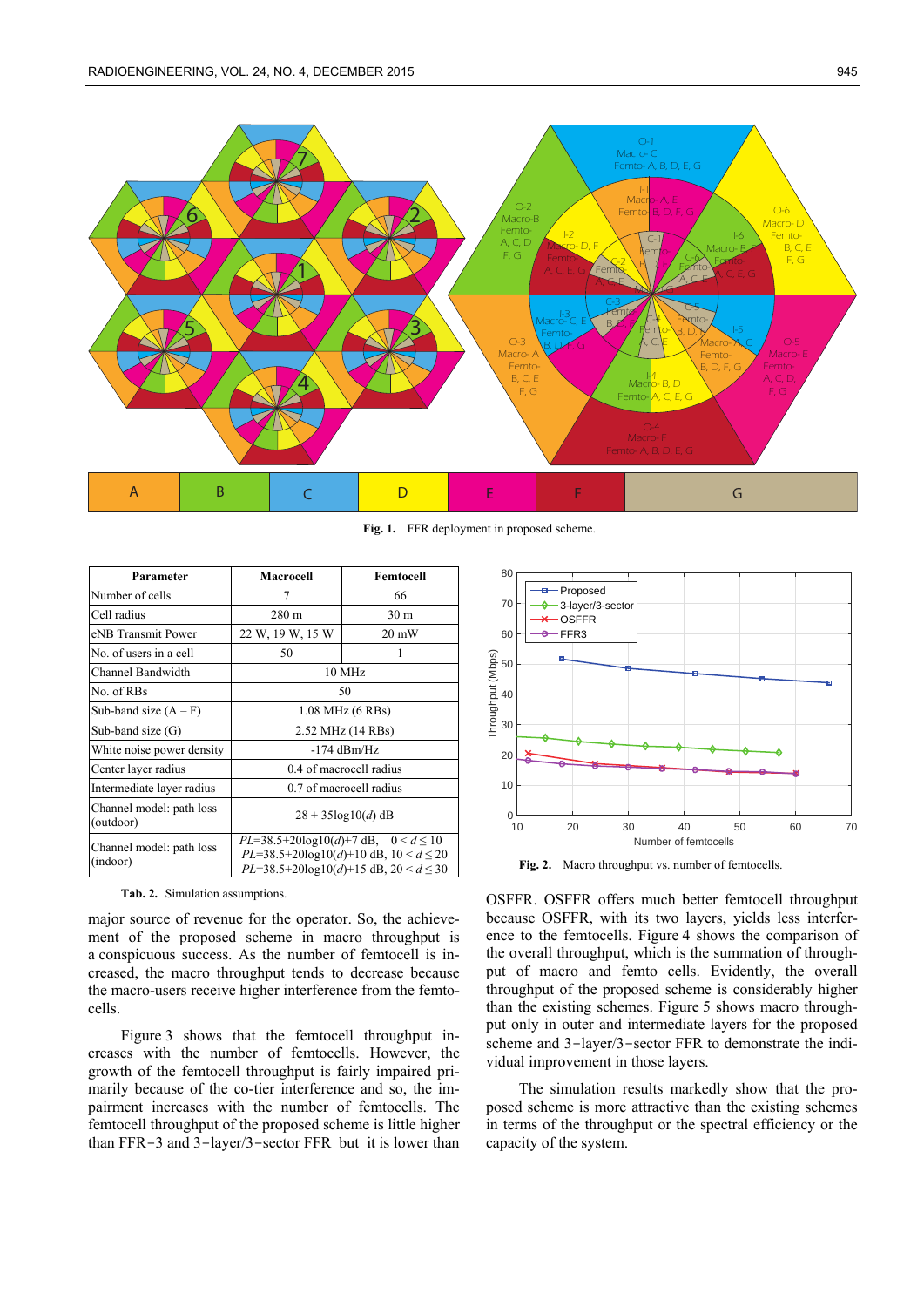

**Fig. 3.** Femto throughput vs. number of femtocells.



**Fig. 4.** Overall throughput vs. number of femtocells.



**Fig. 5.** Macro throughput in outer and intermediate layers vs. number of femtocells.

## **7. Conclusion**

The proposed resource allocation scheme uses effective variation in resource share for macrocells and femtocells with distance and satisfactory interference mitigation applying high number of layering and sectoring. It achieves throughput significantly higher than the existing schemes. It requires high number of antennas, a lot of cabling and a very delicate radio planning. But these downsides can be overshadowed by the fact that the achievement of high throughput or spectral efficiency is of paramount importance to meet the present and future data rate demand.

## **References**

- [1] KAWSER, M. T. *LTE Air Interface Protocols*. Artech House, 2011, ISBN: 978-1-60807-201-9
- [2] BENDLIN, R., CHANDRASEKHAR, V., CHEN, R., et al. From homogeneous to heterogeneous networks: A 3GPP Long Term Evolution. Rel. 8/9 case study. In *Proc. of 45th Annual Conference on Information Sciences and Systems (CISS)*. Baltimore (MD, USA), Mar. 2011, 5 p. DOI: 10.1109/CISS.2011.5766247
- [3] SHI, Y., MACKENZIE, A. B., DASILVA, L. A., et al. On resource reuse for cellular networks with femto and macrocell coexistence. In *Proc. of the IEEE Global Telecommunication Conference* (*Globecom).* Miami (FL, USA), Dec. 2010, 6 p. DOI: 10.1109/GLOCOM.2010.5683443
- [4] FUJITSU NETWORK COMMUNICATIONS. *4G Femtocell for the Dense Metropolitan Environment*, 2013. Available at: http://www.fujitsu.com/us/Images/4G-Femtocell-for-Dense-Metro-Environment.pdf
- [5] NECKER, M. C. Local interference coordination in cellular OFDMA networks. In *IEEE 66th Vehicular Technology Conference (VTC 2007 Fall).* Baltimore (MD, USA), Sept. 2007, p. 1741–1746. DOI: 10.1109/VETECF.2007.368
- [6] LEI, H., ZHANG, L., ZHANG, X., et al. A novel multi-cell OFDMA system structure using fractional frequency reuse. In *IEEE 18th International Symposium on Personal, Indoor and Mobile Radio Communications (PIMRC)*. Athens (Greece), Sept. 2007, 5 p. DOI: 10.1109/PIMRC.2007.4394228
- [7] ASSAAD, M. Optimal Fractional Frequency Reuse (FFR) in multicellular OFDMA system. In *IEEE Vehicular Technology Conference (VTC 2008 Fall)*. Calgary (BC), Sept. 2008, 5 p. DOI: 10.1109/VETECF.2008.381
- [8] HASSAN, N. U. L., ASSAAD, M. Optimal fractional frequency reuse (FFR) and resource allocation in multiuser OFDMA system. In *Proceedings of International Conference on Information and Communication Technologies (ICICT 2009).* Karachi (Pakistan), Aug. 2009, p. 88–92. DOI: 10.1109/ICICT.2009.5267207
- [9] 3GPP, R1-050507, Huawei. Soft frequency reuse scheme for LTE, 2005.
- [10] LEE, P., LEE, T., JEONG, J. et al. Interference management in LTE femtocell systems using fractional frequency reuse. In *Proc. of 12th International Conference on Advanced Communication Technology (ICACT)*. Phoenix Park, Feb. 2010, vol. 2, p. 1047 to 1051. ISBN: 978-1-4244-5427-3
- [11] SAQUIB, N., HOSSAIN, E., KIM, D. I. Fractional frequency reuse for interference management in LTE-advanced HetNets. *IEEE Wireless Communications*, April 2013, vol. 20, no. 2, p. 113–122. DOI: 10.1109/MWC.2013.6507402
- [12] FRADI, N., NAJEH, S., BOUJEMAA, H. Resource allocation in OFDMA networks with femto and macro-cells coexistence using Fractional Frequency Reuse (FFR). In *International Conference on Communications and Networking (ComNet)*. Hammamet (Tunisia), March, 2014, 5 p. DOI: 10.1109/COMNET.2014.6840931
- [13] CHANG, R. Y., TAO, Z., ZHANG, J., et al. A graph approach to dynamic fractional frequency reuse (FFR) in multi-cell OFDMA